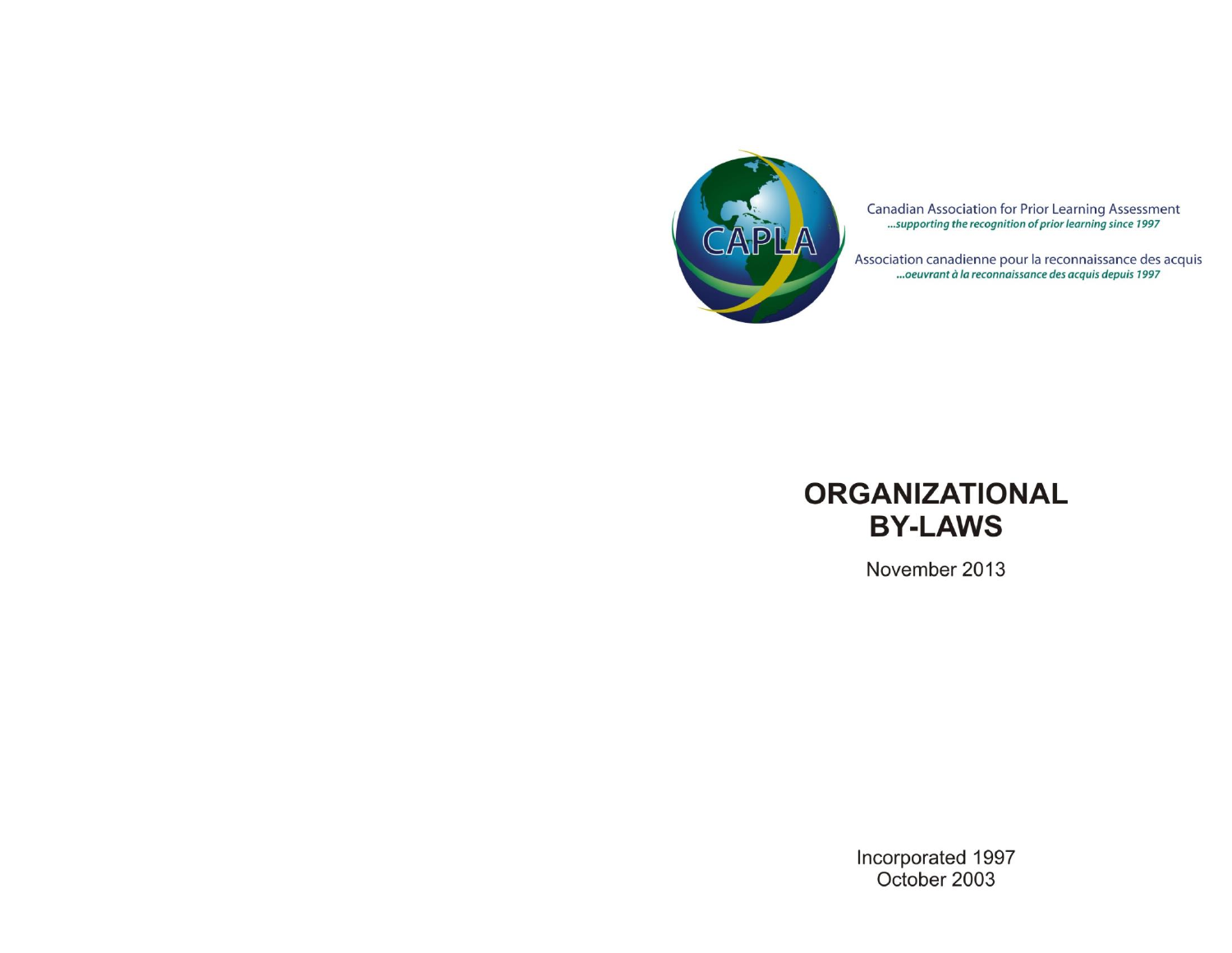## **TABLE OF CONTENTS**

#### **Article 1** Conditions of Membership

**Article 5** Board of Directors

| <b>Article 2</b> Meeting of Members |  |
|-------------------------------------|--|
|                                     |  |
|                                     |  |
|                                     |  |
|                                     |  |
|                                     |  |
|                                     |  |
|                                     |  |
|                                     |  |

**Article 3** Audit........................................................................ 9

**Article 4** Dissolution of the Corporation .............................. 10

5.1 Board of Directors - Mandate.......................................... 10 5.2 Number of Directors........................................................ 10 5.3 Term of Office................................................................. 10

Page 1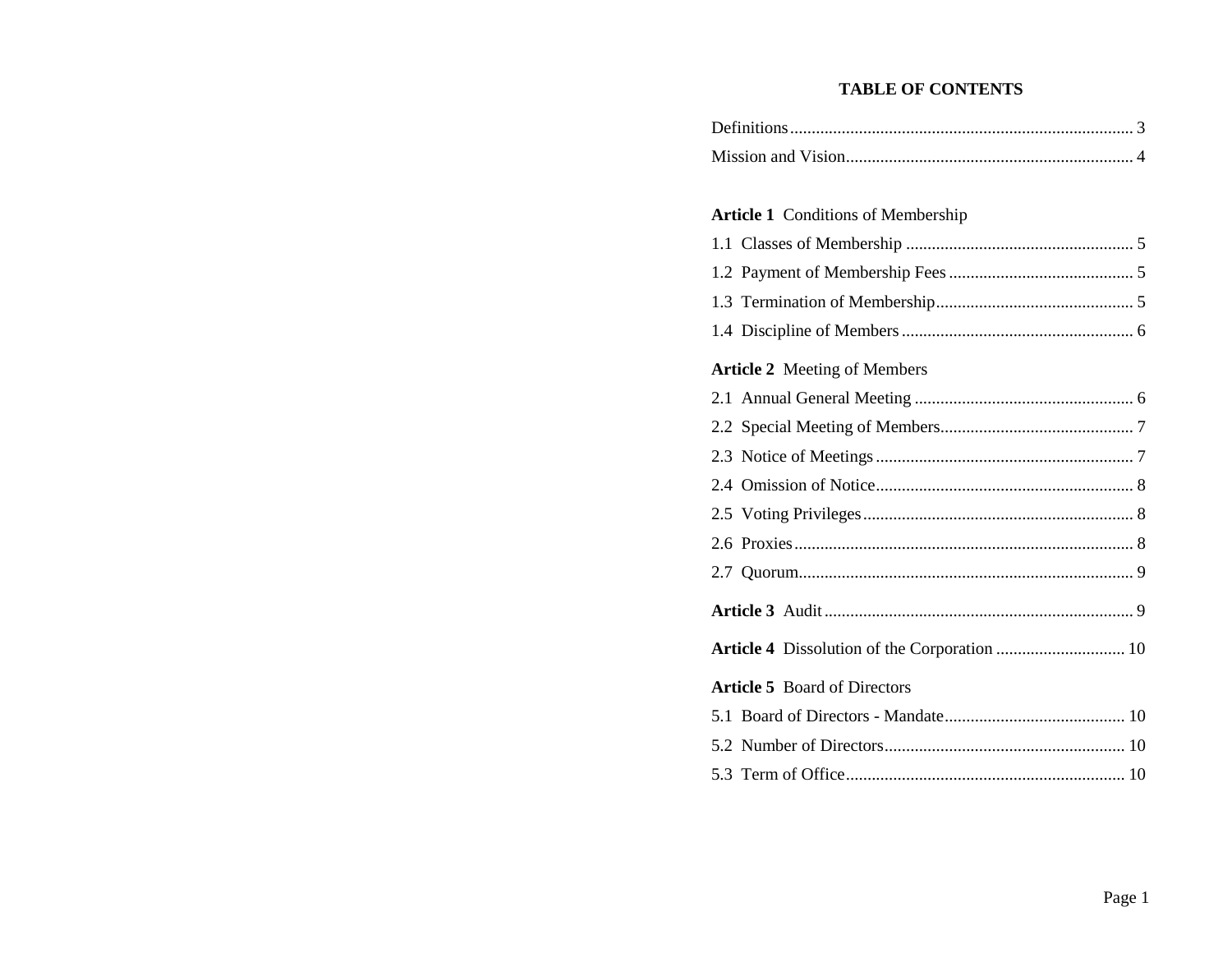# **Article 6** Committees

| 6.1.5 Notice of Meeting of the Executive Committee15 |  |
|------------------------------------------------------|--|
|                                                      |  |
|                                                      |  |
| 6.3 Ad hoc Committees and Working Groups  16         |  |
|                                                      |  |
|                                                      |  |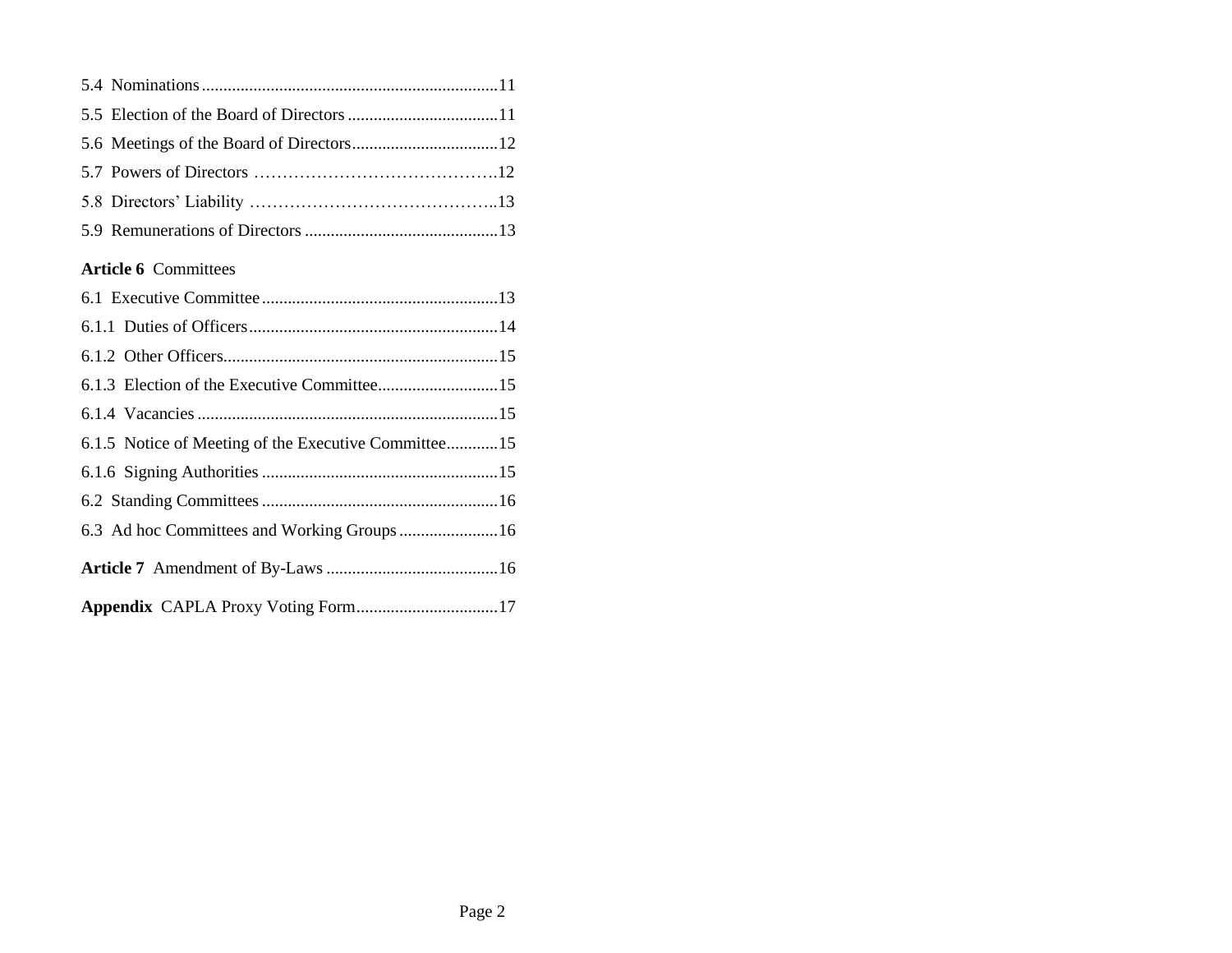#### **Definitions**

"**Act**" means the *Canada Not-For-Profit Corporations Act* S.C. 2009, c.23 including the Regulations made pursuant to the Act, and any statute or regulations that may be substituted, as amended from time to time;

"**Articles**" means the original or restated articles of incorporation or articles of amendment, amalgamation, continuance, reorganization, arrangement or revival of the Corporation;

"**Board**" means the Board of Directors of the Corporation;

"**Corporation**" means the Canadian Association for Prior Learning Assessment (CAPLA);

"**Director**" means a member of the Board;

"**Meeting of members**" includes an Annual General Meeting or a Special Meeting of Members, conducted either virtually or in person, which all members in good standing, including those entitled to vote, may attend;

"**Member in good standing**" means individuals and groups that have paid the annual membership fees;

"**Resolution**" means a motion presented to voting members for their approval or rejection;

"**Simply majority**" means 50% of those eligible to vote on a motion.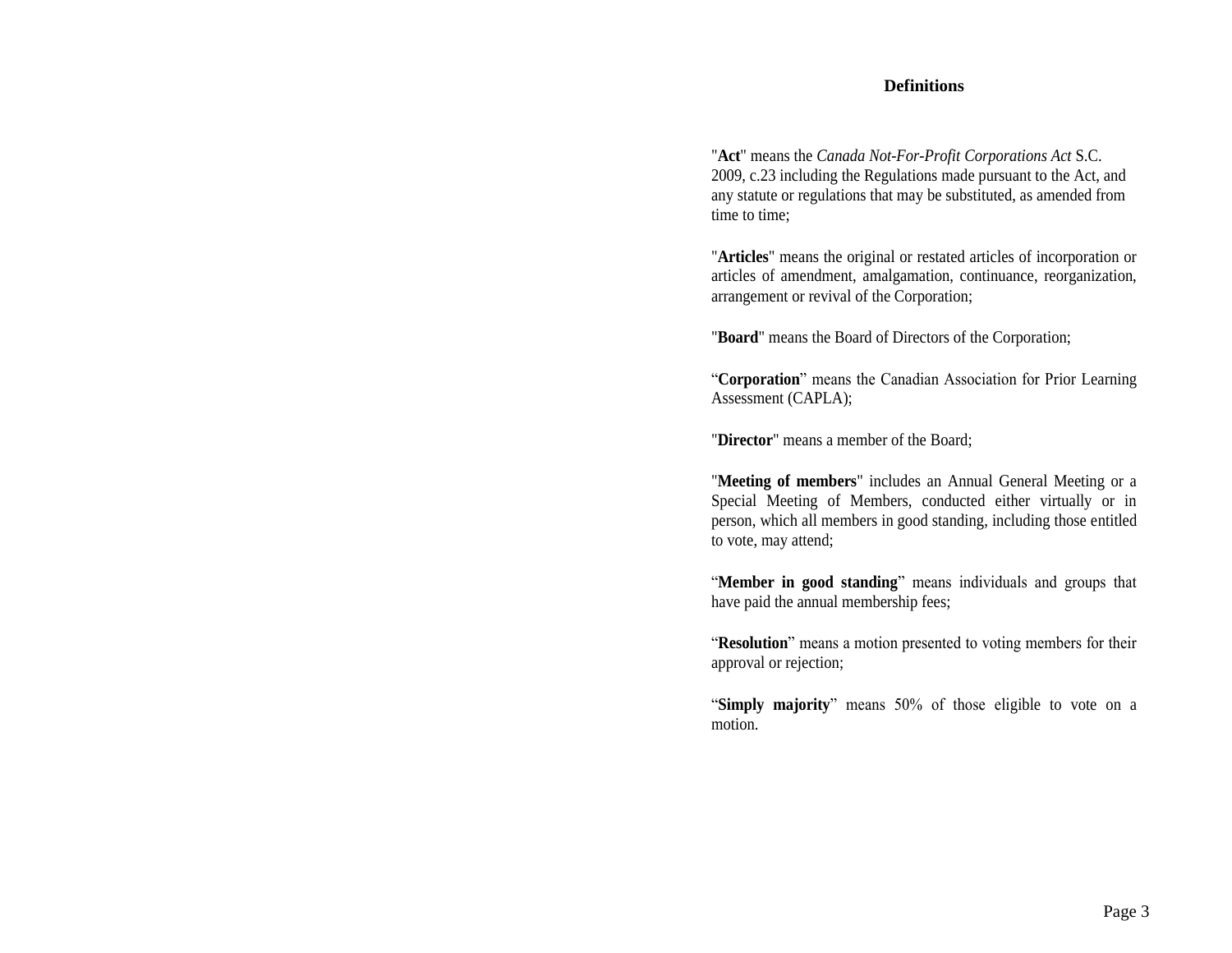# **Mission**

CAPLA is committed to advancing the awareness, acceptance, and quality practice of prior learning assessment and recognition in Canada and internationally.

## **Vision**

CAPLA envisions a society in which all people have the opportunity and necessary resources to pursue learning that promotes personal and career goals and enhances the quality of community life.

CAPLA advocates for educational and human resource practices which are flexible and respond to changing societal needs and circumstances.

CAPLA advocates for continuous learning opportunities and formal acknowledgement of previous learning through prior learning assessment and recognition (PLAR) and qualification recognition (QR) processes.

## **Appendix**

# **CAPLA PROXY VOTING FORM for Annual General Meeting or Special Meeting of Members**

As a member of CAPLA, I hereby appoint \_\_\_\_\_\_\_\_\_\_\_\_\_\_\_\_\_\_\_\_\_\_\_\_\_\_\_\_ of CAPLA as my proxy to attend and act at the Annual General Meeting or Special Meeting of Members of the members of the said Corporation to be held on \_\_\_\_\_\_\_\_\_\_\_\_\_\_\_\_\_\_\_\_\_\_\_\_\_ and at any adjournment or adjournments thereof in the same manner, to the same extent and with the same power as if I were present at the Annual General Meeting or Special Meeting of Members or such adjournment or adjournments thereof.

Dated the \_\_\_\_\_\_ day of \_\_\_\_\_\_\_\_\_\_\_\_\_, 20\_\_.

\_\_\_\_\_\_\_\_\_\_\_\_\_\_\_\_\_\_\_\_\_\_\_ Signature of Voting Member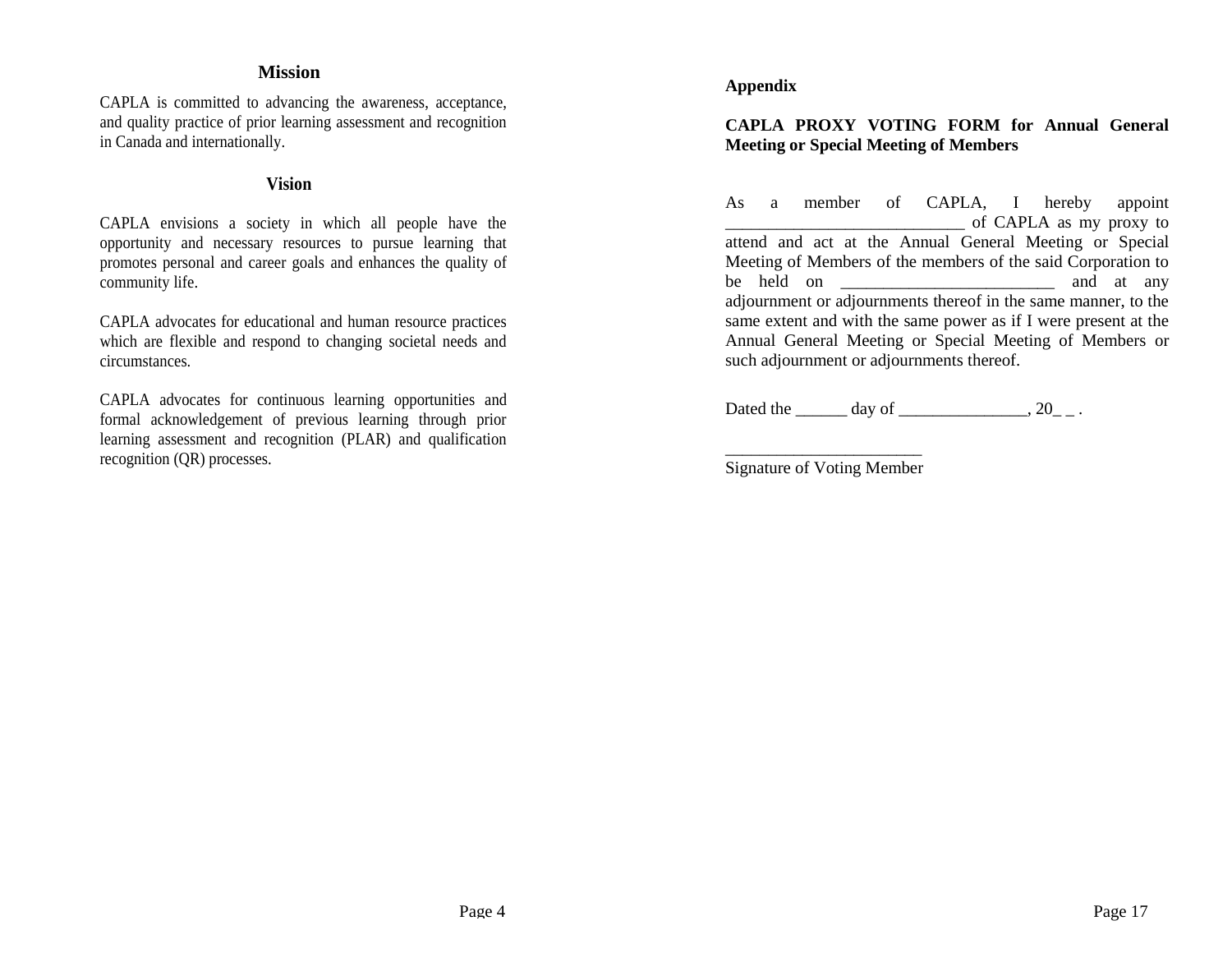### 6.2 Standing Committees

CAPLA has four standing committees, including the Executive Committee, Nominations and Elections Committee, Finance Committee, and Recognition for Learning Committee.

Descriptions of these committees are noted in the preceding articles or in CAPLA's Policies and Procedures.

6.3 Ad hoc Committees and Working Groups

The Board may create from time to time committees and working groups according to its members and stakeholders.

All Ad hoc committees and working groups shall have at least one member of the Board and shall report to the Board on behalf of the committee.

# **Article 7** Amendment of By-Laws

Pursuant to Article 5.7, members of the Executive Committee cannot alter, delete or replace CAPLA's By-Laws unless directed to do so by at least two-thirds (2/3) of voting members at an Annual General Meeting, or Special Meeting of Members duly called for that purpose.

CAPLA will comply with all requirements of the Act regarding making changes to mandatory Articles in its By-Laws.

# **Article 1** Conditions of Membership

1.1 Classes of Membership

CAPLA shall have one membership class composed of individuals, corporations, and other entities that are all referred to as "persons".

Membership in the Corporation shall be available to persons interested in furthering the Corporation's Mission and Vision and who have applied for and been accepted into membership in the Corporation by motion of the Board; or, in such other manner as may be determined by the Board. Members shall be entitled to receive notice of and to attend the meeting of members.

Pursuant to subsection 197(1) (Fundamental Change) of the Act, a special resolution of the members is required to make any amendments to this section of the by-laws if those amendments affect membership rights and/or conditions described in paragraphs 197(1)(e), (h), (l) or (m).

# 1.2 Payment of Membership Fees

The annual membership fees and the date when such fees are renewable by members shall be fixed by a majority vote of the Board.

# 1.3 Termination of Membership

Membership in the Corporation is not transferable and terminates when:

- 1. The voting member dies or resigns;
- 2. The voting member is expelled or their membership is otherwise terminated in accordance with the articles or by-laws;
- 3. The voting member's term of membership expires; or,
- 4. The Corporation is liquidated and dissolved under the Act.

Pursuant to Section 197(1) (Fundamental Change) of the Act, a special resolution of the members is required to make any amendment to add, change or delete this section of the by-laws.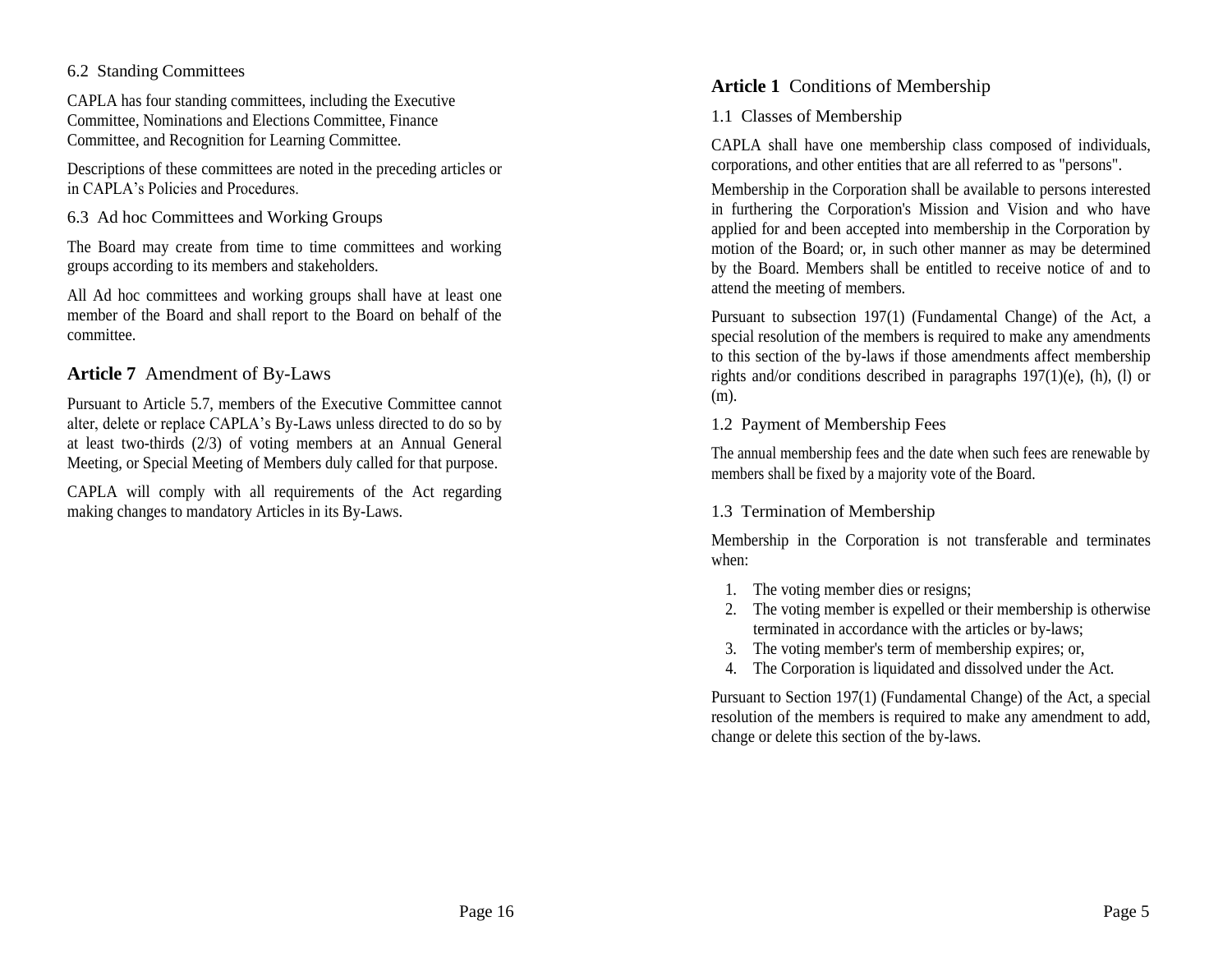## 1.4 Discipline of Members

The Board shall have authority to suspend or expel any member from the Corporation by a motion passed by at least two-thirds of the votes cast at an Annual General Meeting of which notice specifying the intention to pass such motion has been given for any one or more of the following grounds:

- 1. Violating any provision of the articles, by-laws, or written policies of the Corporation;
- 2. Carrying out any conduct which may be detrimental to the Corporation as determined by the Board in its sole discretion;
- 3. For any other reason that the Board in its sole and absolute discretion considers to be reasonable, having regard to the purpose of the Corporation.

In the event that the Board determines that a member should be expelled or suspended from membership in the Corporation, the member, for whom termination of membership is being considered, is entitled to formal notice of this Annual General or Special Meeting of Members; and, in addition to the normal requirements, the notice to the said member shall contain a statement that the member has the right to attend this meeting, and make submissions on the issue of termination personally, by agent, or counsel, and the Chairperson of this meeting shall be required to afford the member such opportunity in accordance with accepted rules of procedure. The Board's decision shall be final and binding on the member, without any further right of appeal.

# **Article 2** Meeting of Members

# 2.1 Annual General Meeting

The annual meeting of members shall be held at a time and place in Canada to be determined by the Board. At the annual meeting, in addition to any other business that may be transacted, the nomination and election to the Board, the reports of the Directors, the financial statement, and the report of the auditors shall be presented and auditors appointed for the ensuing year. The members may consider and transact any business as approved for inclusion on the meeting's agenda.

time be imposed upon her/him by the Board. The Vice-Chairperson shall chair the Nominations and Elections Committee and manage elections.

The **Secretary** shall oversee and/or keep the Minutes of meetings of the Board**,** including all votes and motions adopted**,** and shall record all such documents and records.

The **Treasurer** is Chair of the Finance Committee and as such is responsible for all financial operations of the Corporation. S/he shall oversee all assets, liabilities, receipts and disbursements of CAPLA.

## 6.1.2 Other Officers

The duties and terms of office of any other Officers appointed pursuant to Article 6 shall be specified by the Board or by the Chairperson, if so authorized by the Board.

## 6.1.3 Election of the Executive Committee

Members of the Executive Committee will be elected at the first meeting of the newly elected Board.

### 6.1.4 Vacancies

Vacancies on the Executive Committee shall be filled by majority vote of the remaining members of the Board for the unexpired term.

### 6.1.5 Notice of Meeting of the Executive Committee

Meetings of the Executive Committee shall be held at any time determined by the members of such Committee.

### 6.1.6 Signing Authorities

Contracts or documents requiring the signature of the Corporation shall be signed by any two Officers serving on the Executive Committee and all contracts and documents so signed shall be binding upon the Corporation without any further authorization or formality.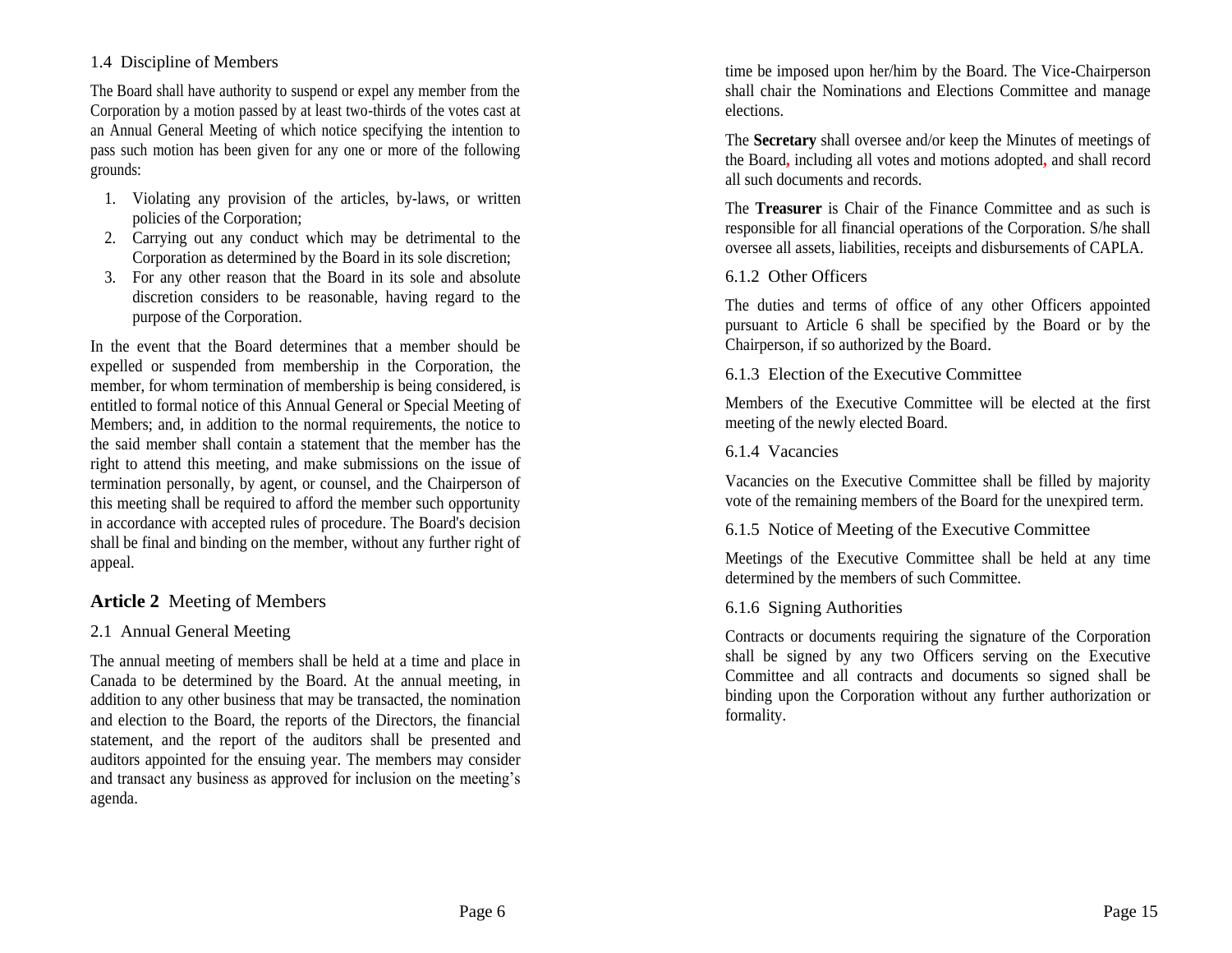### standing of CAPLA.

The Executive Committee shall be composed of not fewer than four (4) and not more than seven (7) members of the Board. The Executive Committee shall have such powers and shall perform such duties as the Board may delegate to it in writing from time-to-time, including the immediate oversight in management of the business affairs of the Corporation. The Committee shall be organized and shall perform its functions as directed by the Board and shall report periodically to the Board. The Committee shall act by majority of the members thereof, and any action duly taken by the Committee, within the course and scope of its authority, shall be binding upon the Corporation.

All positions of the Executive Committee are for a term of three years, once renewable, from the date of election or until successors are elected in their stead. Officers are subject to removal by motion of the Board at any time.

### 6.1.1 Duties of Officers

The **Executive Director** shall be the chief executive officer of the corporation. S/he shall carry out the general and active management of the affairs of the corporation. The Executive Director (ED) is responsible to the Board and shall see that all orders and motions of the Board are carried into effect. The ED is responsible for the financial and day-to-day operations of the organization and will report to the Executive Committee and the Board on a regular basis. The ED works in a supportive capacity with the Chairperson to prepare for meetings of the Board.

The **Chairperson** shall be the leader of CAPLA and shall chair the Annual General Meetings, all Special Meetings of Members and the Executive Committee.

The **Past Chairperson** of the Board provides continuity and corporate memory to the Corporation.

The **Vice-Chairperson** shall in the absence or inability of the Chairperson, perform such duties and exercise the powers of the Chairperson and shall perform such other duties as shall from time-to-

### 2.2 Special Meeting of Members

The Board shall call a Special Meeting of Members in accordance with Section 167 of the Act, on written request of 20% of the voting members. If the Directors do not call a meeting within 21 to 30 days of receiving the request, any member who signed the request may call the meeting.

### 2.3 Notice of Meetings

Notice of the time and place of the Annual General or Special Meeting of Members shall be made public at least three months in advance of the meeting. Members shall receive notification by email and/or through notices on CAPLA's website.

In exceptional circumstances, a Special Meeting of Members may be called, and in such cases a notice shall be communicated to each member by means of telephonic, electronic, or other communication method during a period of 21 to 30 days before the day on which the meeting is to be held.

For the purpose of sending notice to any member, director, officer, or member of a committee of the Board for any meeting, the address of the member, Director, or Officer shall be her/his email address recorded on the current membership list of the Corporation.

Notice of any Special Meeting of Members where special business is proposed to be transacted shall contain sufficient information to permit the member to form a reasoned judgment on the decision to be taken.

Notice of each meeting of members must remind the member that s/he has the right to vote by proxy.

Pursuant to subsection 197(1) (Fundamental Change) of the Act, a special resolution of the members is required to make any amendment to the by-laws of the Corporation to change the manner of giving notice to members entitled to vote at a meeting of members.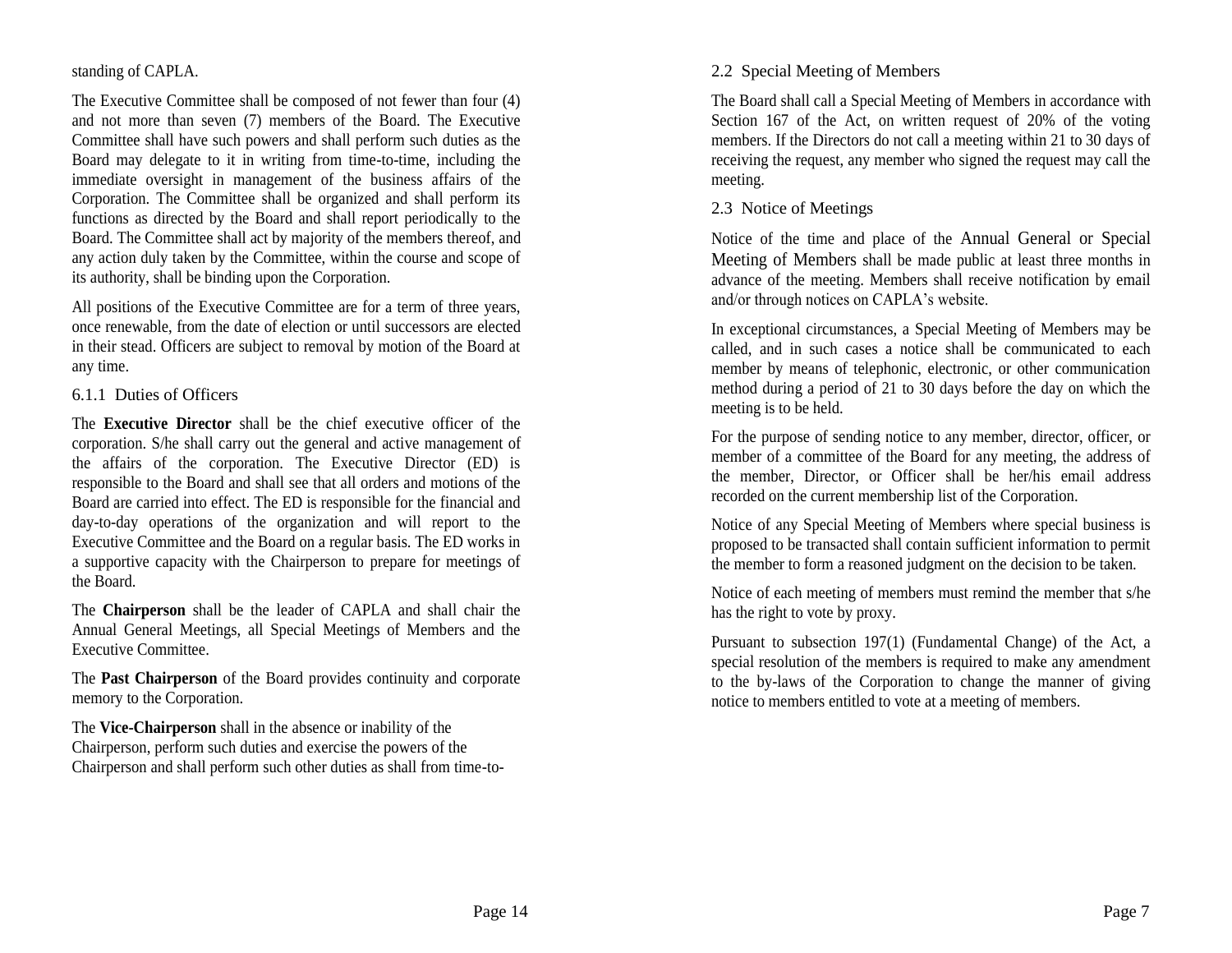### 2.4 Omission of Notice

The accidental omission to give any notice to any member, director, officer, or member of a committee of the Board; or, the non-receipt of any notice by any such person where the corporation has provided notice in accordance with the by-laws; or, any error in any notice not affecting its substance, shall not invalidate any action taken at any meeting to which the notice pertained or otherwise founded on such notice.

# 2.5 Voting Privileges

Members present and in good standing shall be entitled to one (1) vote at such meetings of the members of the Corporation. The voting member for Groups and Organizations shall be designated as such on the roster of names supplied for corporations and other entities (Groups and Organizations) that have applied for and have been accepted into membership in the corporation.

Each motion submitted to members at any meeting shall be decided by a majority vote (as approved or rejected), as demonstrated by a show of hands or by voiced expression (Yea / Nay) of the members present. In the case of a tie, the Chairperson of the meeting shall have a deciding vote.

A recorded vote can be requested either before or after any vote by any person entitled to vote at the meeting.

# 2.6 Proxies

A member may, by means of a written proxy, appoint a proxy-holder to attend and act at an Annual General Meeting or Special Meeting of Members, in the manner and to the extent authorized by the proxy. A proxy-holder must be a member in good standing of the Corporation, but may not necessarily be a voting member. The proxy-holder can hold any number of proxies of voting members.

The Proxy Form (see Appendix) shall be faxed or emailed to the Vice- Chairperson of the Corporation 2 weeks prior to the start of the meeting. If an acknowledgement of receipt of the proxy form has not been received by the member appointing the proxy within 24 hours, the member is requested to seek clarification from the Vice-Chairperson about the status of the Proxy Form.

All proxies will be validated.

benefit of promoting the interest of the Corporation in accordance with such terms as the Board may prescribe.

## 5.8 Directors' Liability

Every Director or Officer of CAPLA will be indemnified and saved harmless out of the funds of CAPLA in accordance to the conditions stipulated in CAPLA's Board Liability and Event Insurance.

## 5.9 Remuneration of Directors

Directors shall serve without remuneration and no Director shall directly or indirectly receive any financial gain from her/his position subject to the provision below. Under exceptional circumstances, a Director may receive compensation for contract work on a short-term basis of less than one year, without resigning from the Board. This occurrence should take place only after a full transparent search process has been undertaken by the Board amongst all CAPLA members, thereby ensuring an equal opportunity for all to be considered for the position. In the event that a Director does come forward and apply, s/he would declare a conflict or interest, thereby removing her/himself from any discussion pertaining to selection and remuneration. In the event that the work extends beyond one year, the Director in question would be required to resign from the Board.

A Director may be paid reasonable expenses incurred by her/him in the performance of duties.

# **Article 6** Committees

# 6.1 Executive Committee

The Officers of the Corporation shall constitute the Executive Committee and shall include a Chairperson, Vice-Chairperson, Past Chairperson, Executive Director (ex-officio), Secretary and a Treasurer and any such other members as the Board may from time-to-time appoint or authorize the Chairperson to appoint. No two offices may be held by the same person except in the case of Secretary and Treasurer where the functions may be combined at the discretion of the Board. Officers must be Directors and members in good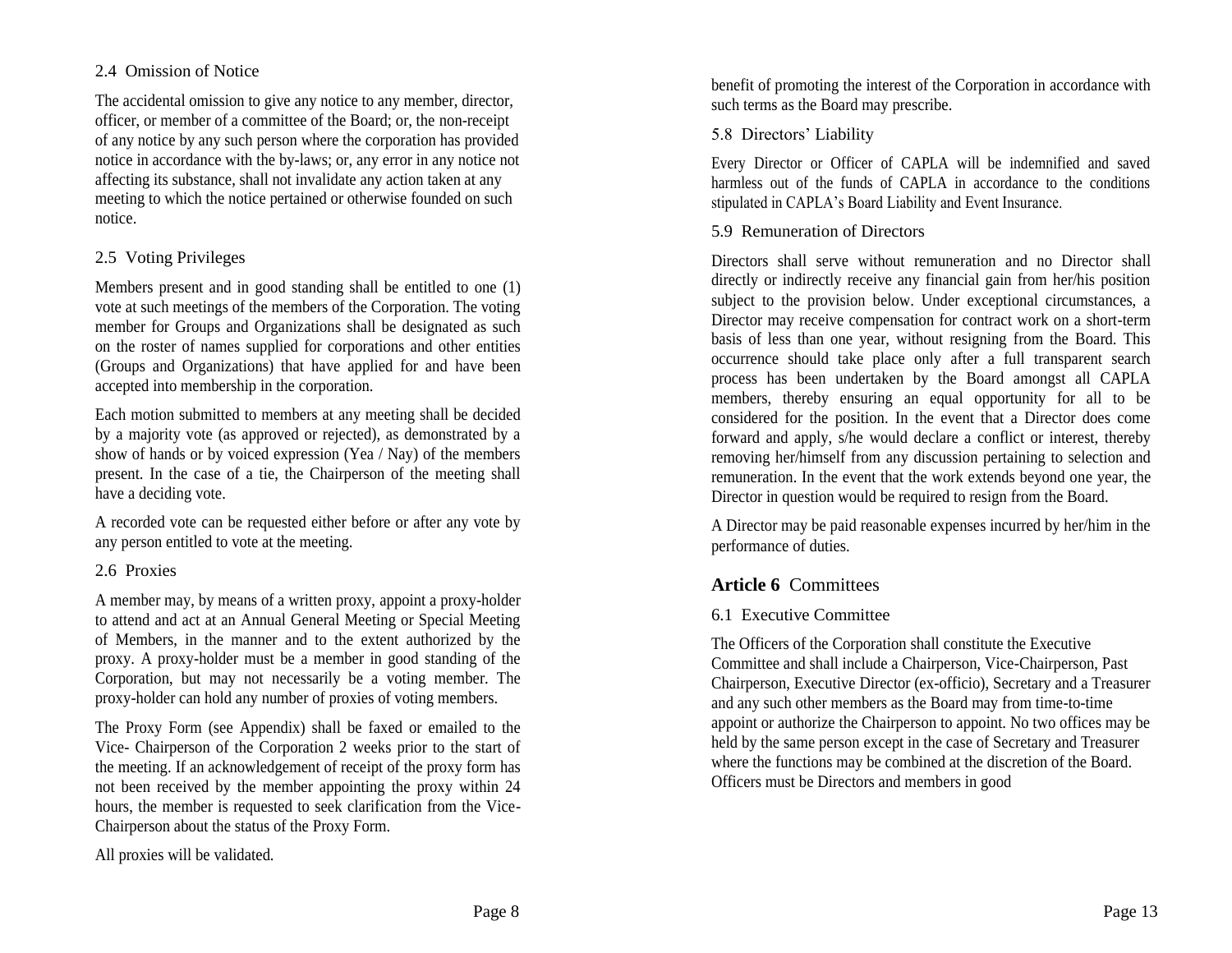of position open for election shall be deemed elected, subject to the provision below. After the election**,** the ballots shall be destroyed.

The slate will be declared elected at the Annual General Meeting and notification of the results shall be made public.

Newly elected members of the Board will take office at the next Board meeting immediately following their election. Board members are required to be in good standing in CAPLA.

#### 5.6 Meetings of the Board of Directors

Meetings of the Board shall be held regularly and at least four times a year. Fourteen (14) days advance notice shall be given for regular meetings of the Board. Special meetings may be held at any time upon the call of the Chairperson, or Executive Director, or upon email request signed by three (3) Directors. Meetings may be held at any time without notice if a quorum of the Directors is present.

#### 5.7 Powers of Directors

The powers of the Board include but are not limited to: interpreting, amending, altering, or repealing CAPLA's Policies and Procedures; interpreting, amending, altering, or repealing the By-Laws for consideration by members at the Annual General Meeting or Special Meeting of Members; electing, appointing, confirming, or removing any member of any committee; and appointing an Executive Director whose duties and compensation where and when appropriate, shall be determined by the Board.

The Board shall take such steps as it may deem appropriate to enable the Corporation to acquire, accept, solicit, or receive legacies, gifts, grants, settlements, bequests, endowments and donations of any kind whatsoever for the purpose of furthering the Mission and Vision of CAPLA.

The Board shall have power to authorize expenditures on behalf of CAPLA from time-to-time and may delegate by resolution to an officer or officers of CAPLA to do so. The Directors shall have power to authorize the levying of fees or charges and enforce their collection. The Directors shall have the power to establish a foundation for the

Pursuant to subsection 197(1) (Fundamental Change) of the Act, a special resolution of the members is required to make any amendment to the by-laws of the Corporation to change this proxy method of voting by members not in attendance at a meeting of members.

2.7 Quorum at either the Annual General Meeting or Special Meeting of Members

One-fifth of the number of members then in good standing and present in person or by proxy shall constitute a quorum for the transaction of any business. If at any meeting of the members there shall be less than a quorum present, the Chairperson shall exercise his/her prerogative as to whether the meeting shall be adjourned.

In the event that the meeting proceeds, business of the meeting requiring a vote on particular motion(s) shall employ a recorded vote on such motion(s). The Chairperson (or designate) shall then have a maximum of 7 days to contact voting members not present at the meeting to resolve such motion(s), as approved or rejected, and will provide to the member in good standing such information as is necessary to make an informed decision. Voting members receiving such motions and information packages shall have a maximum of 7 days to vote on such motions. The Chairperson (or designate) shall be required to inform voting members of the results of these recorded votes, within three months.

# **Article 3** Audit

The members shall, at each Annual General Meeting, appoint an Auditor to audit the accounts of the Corporation for report to the members at the next annual meeting providing that there are sufficient financial resources to do so. The Auditor shall hold office until the next annual meeting provided that the Board sees no impediment to the duly appointed Auditor auditing the accounts. The remuneration of the Auditor shall be fixed by the Board.